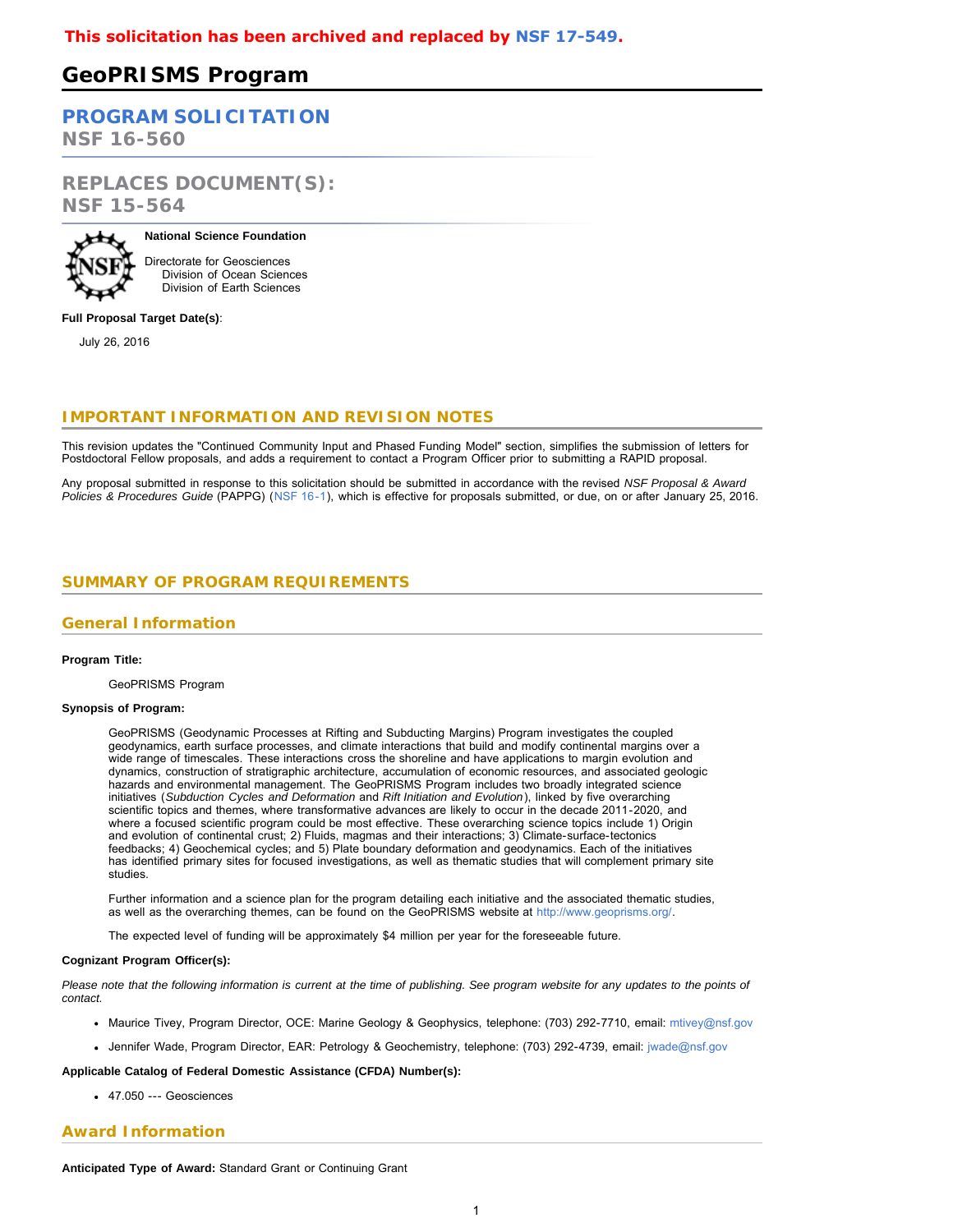### **Anticipated Funding Amount:** \$4,000,000

pending the availability of funds

## **Eligibility Information**

### **Who May Submit Proposals:**

Proposals may only be submitted by the following:

- Universities and Colleges Universities and two- and four-year colleges (including community colleges) accredited in, and having a campus located in, the US acting on behalf of their faculty members. Such organizations also are referred to as academic institutions.
- Non-profit, non-academic organizations: Independent museums, observatories, research labs, professional societies and similar organizations in the U.S. associated with educational or research activities.
- Other Federal Agencies and Federally Funded Research and Development Centers (FFRDCs): Contact the appropriate program before preparing a proposal for submission.

### **Who May Serve as PI:**

Only PIs employed by the types of institutions described above may apply.

**Limit on Number of Proposals per Organization:**

There are no restrictions or limits.

### **Limit on Number of Proposals per PI or Co-PI:**

There are no restrictions or limits.

## **Proposal Preparation and Submission Instructions**

### **A. Proposal Preparation Instructions**

- **Letters of Intent:** Not required
- **Preliminary Proposal Submission:** Not required
- **Full Proposals:**
	- Full Proposals submitted via FastLane: NSF Proposal and Award Policies and Procedures Guide, Part I: Grant Proposal Guide (GPG) Guidelines apply. The complete text of the GPG is available electronically on the NSF website at: [http://www.nsf.gov/publications/pub\\_summ.jsp?ods\\_key=gpg.](http://www.nsf.gov/publications/pub_summ.jsp?ods_key=gpg)
	- Full Proposals submitted via Grants.gov: NSF Grants.gov Application Guide: A Guide for the Preparation and Submission of NSF Applications via Grants.gov Guidelines apply (Note: The NSF Grants.gov Application Guide is available on the Grants.gov website and on the NSF website at: [http://www.nsf.gov/publications/pub\\_summ.jsp?](http://www.nsf.gov/publications/pub_summ.jsp?ods_key=grantsgovguide) [ods\\_key=grantsgovguide\)](http://www.nsf.gov/publications/pub_summ.jsp?ods_key=grantsgovguide)

### **B. Budgetary Information**

**Cost Sharing Requirements:**

Inclusion of voluntary committed cost sharing is prohibited.

**Indirect Cost (F&A) Limitations:**

Not Applicable

**Other Budgetary Limitations:**

Not Applicable

### **C. Due Dates**

**Full Proposal Target Date(s)**:

July 26, 2016

### **Proposal Review Information Criteria**

### **Merit Review Criteria:**

National Science Board approved criteria. Additional merit review considerations apply. Please see the full text of this solicitation for further information.

## **Award Administration Information**

### **Award Conditions:**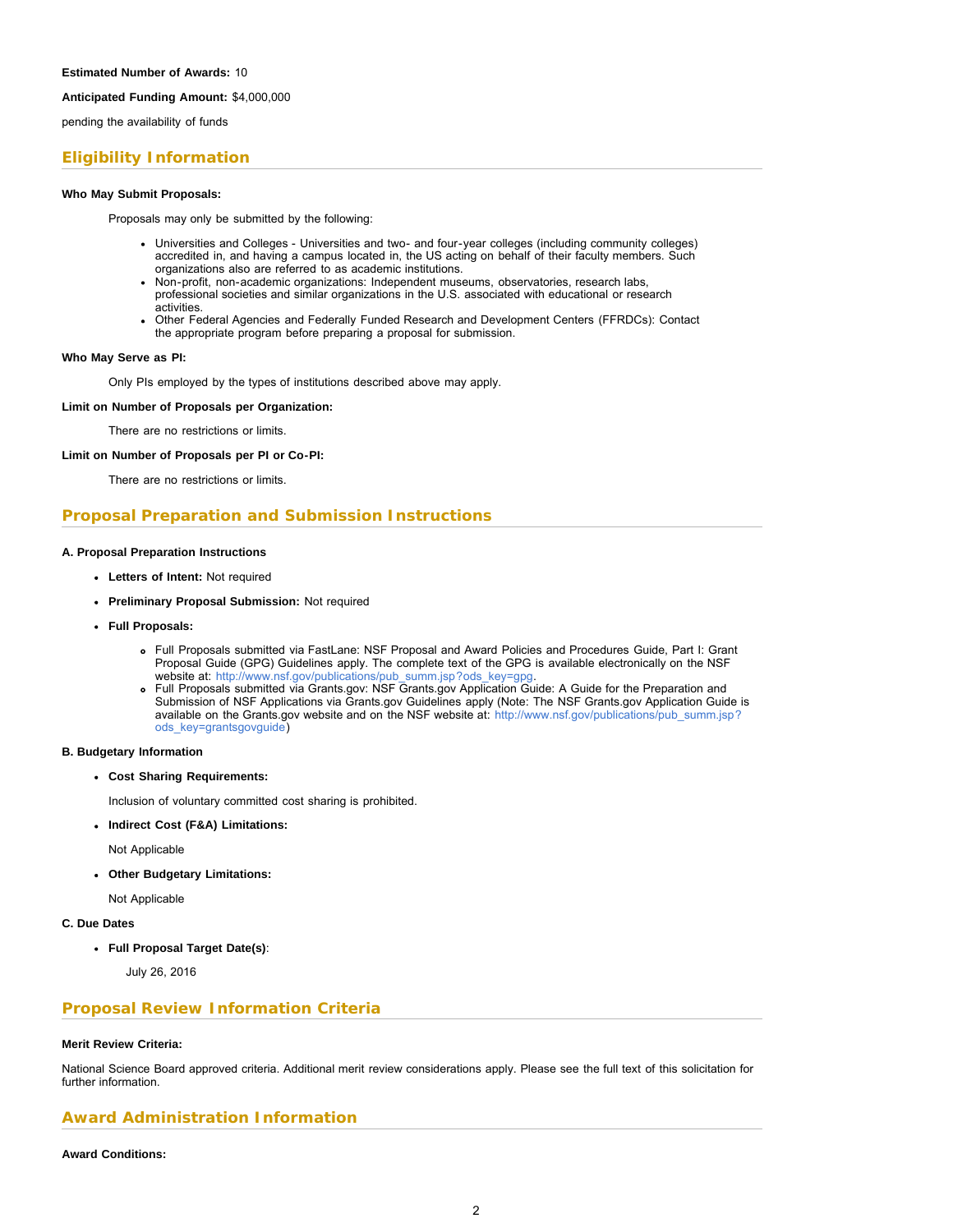Standard NSF award conditions apply.

### **Reporting Requirements:**

<span id="page-2-0"></span>Standard NSF reporting requirements apply.

## **TABLE OF CONTENTS**

**[Summary of Program Requirements](#page-0-0)**

- I. **[Introduction](#page-2-1)**
- II. **[Program Description](#page-2-2)**
- III. **[Award Information](#page-4-0)**
- IV. **[Eligibility Information](#page-4-1)**
- V. **[Proposal Preparation and Submission Instructions](#page-5-0)**
	- A. [Proposal Preparation Instructions](#page-5-0)
	- B. [Budgetary Information](#page-5-1) C. [Due Dates](#page-5-2)
	- D. [FastLane/Grants.gov Requirements](#page-5-3)
	-
- VI. **[NSF Proposal Processing and Review Procedures](#page-6-0)**
	- A. [Merit Review Principles and Criteria](#page-6-1) B. [Review and Selection Process](#page-7-0)
	-
- VII. **[Award Administration Information](#page-8-0)**
	- A. [Notification of the Award](#page-8-1)
	- B. [Award Conditions](#page-8-2) C. [Reporting Requirements](#page-8-3)
- VIII. **[Agency Contacts](#page-8-4)**
- IX. **[Other Information](#page-9-0)**

## <span id="page-2-1"></span>**I. INTRODUCTION**

GeoPRISMS is a community-driven Program that is designed to enhance understanding of the complex processes governing global continental margin evolution. Mechanical, chemical, biological and fluid processes act in concert to drive the initiation, evolution and eventual destruction of continental margins, as well as the accumulation of resources in these regions. GeoPRISMS expands the dimensions of the preceding MARGINS program in several fundamental ways: (1) integration of scientific emphases to define two main initiatives (*SCD* and *RIE*), (2) explicit inclusion of surface processes and their feedbacks in the evolution of continental margins, (3) consideration of ancient and exhumed margins to understand parts of the system that are not accessible at active margins, (4) implementation of science objectives through a combination of focus-sites (now termed primary sites) and thematic based investigations, (5) further integration through overarching scientific themes that cross-cut tectonic categories, (6) increased attention to US margins and facilities such as EarthScope and the Cascadia Initiative, (7) expanded emphasis on issues with direct societal impact, and (8) a vertically-integrated education and outreach program supporting development from K-12 to early career scientists. GeoPRISMS emphasizes multidisciplinary research and studies that cross the shoreline, recognizing that the shoreline is where much of continental evolution takes place, and is also where the dynamics of the solid Earth have the largest impact on human populations.

<span id="page-2-2"></span>The GeoPRISMS Program is jointly supported by the Divisions of Earth and Ocean Sciences of the Directorate for Geosciences.

## **II. PROGRAM DESCRIPTION**

The National Science Foundation (NSF) invites proposals directed towards the program elements listed below in the special-focus section. NSF funding will be provided by the Divisions of Earth and Ocean Sciences.

Proposals submitted to the GeoPRISMS Program should include a statement in the Project Description addressing the relevance of the proposed study to the overall goals of the program and the connections of the research to initiative primary sites and/or thematic studies. Proposals will be reviewed in accordance with established NSF procedures and the criteria described in the GPG (<http://www.nsf.gov/pubsys/ods/getpub.cfm?gpg>) and the additional solicitation specific review criteria. Competition for GeoPRISMS funding will take place once a year and proposals will be evaluated by a joint Earth and Ocean Sciences panel. The proposal deadline for each year is for funding in the following fiscal year. Proposals can be submitted to either of the two programs named below, depending on their degree of relevance to marine or onshore work. Questions regarding proposal preparation and deadlines should be directed to the program officers listed in this solicitation for the following programs. Proposals for some of the overarching science topics can also be submitted, with prior program-officer concurrence, to Core programs and other special programs in these two Divisions.

#### **Scientific Objectives of the GeoPRISMS Program**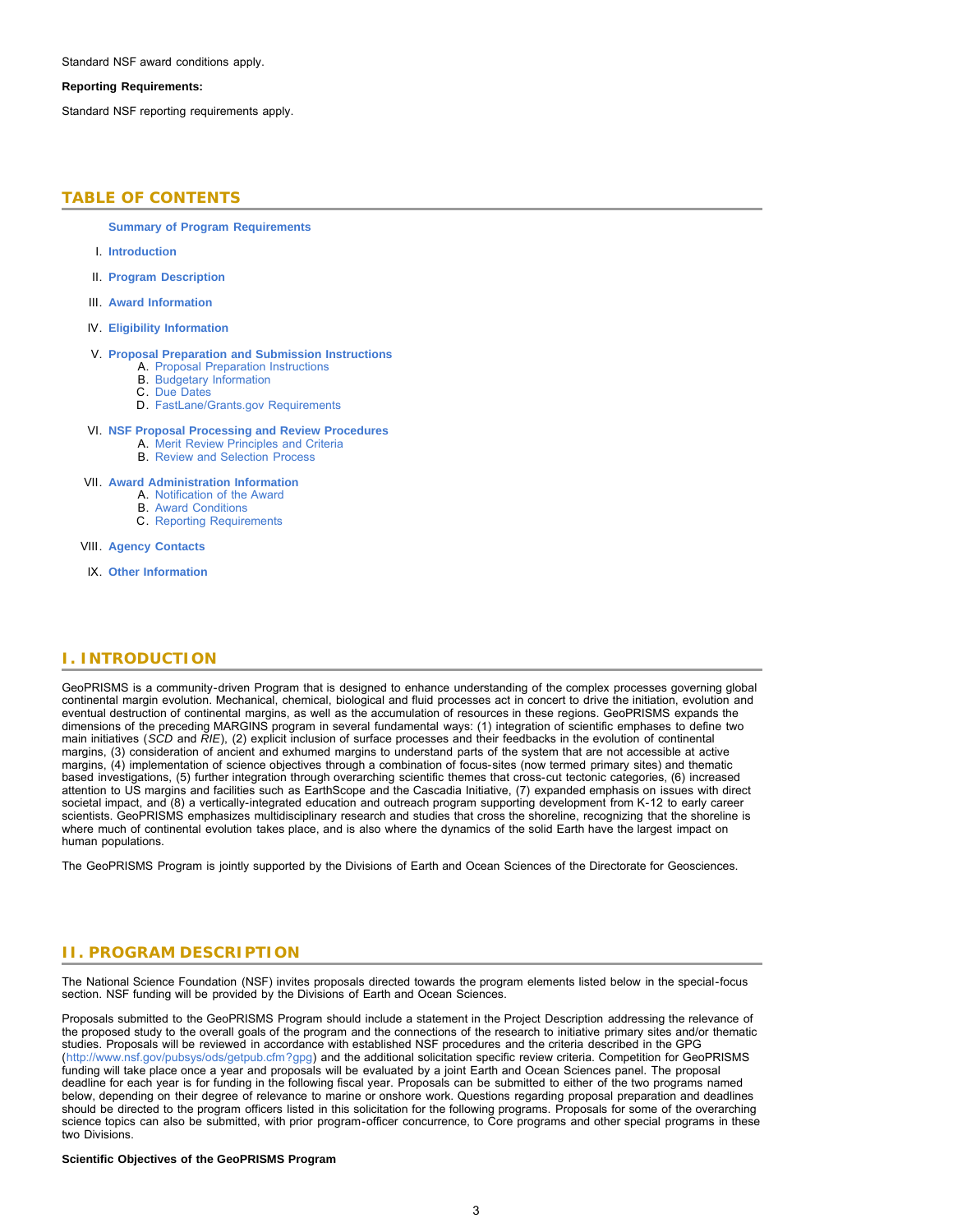The GeoPRISMS science objectives were established by the broader geosciences community through a series of community workshops with the aim that GeoPRISMS carry out interdisciplinary investigations of the coupled geodynamics, earth surface processes and climate interactions that build and modify continental margins over a wide range of time scales. These interactions cross the shoreline and have applications to margin evolution and dynamics, construction of stratigraphic architecture, accumulation of economic resources, and associated geologic hazards and environmental management. GeoPRISMS investigations should be aimed towards a comprehensive understanding of the observable system properties, and can include theoretical, numerical and experimental studies, as well as field investigations. GeoPRISMS objectives must be achievable with existing technological capabilities or reasonable increments beyond present capabilities, but should be open to a range of integrative and interdisciplinary community experiments. Finally, broader impacts such as societal relevance, contribution within the discipline, and education and outreach are important elements of the GeoPRISMS Program.

### **The GeoPRISMS Initiatives**

#### *Subduction Cycles and Deformation (SCD)*

The *SCD* initiative takes a holistic approach to the deformation processes and material cycles governed by subduction. It integrates and expands the former SEIZE and SubFac initiatives of the MARGINS Program, building on a growing recognition that the two systems are tightly linked and responding to many of the same forcing functions, although manifest in different ways. The *SCD* Initiative focuses on the coupled processes responsible for both long-term margin evolution and material transfer and short-term plate boundary deformation and volcanism. For example, *SCD* studies can examine the properties, mechanisms, and manifestations of strain build-up and release along the plate boundary, the transport and release of volatiles such as H<sub>2</sub>O and CO<sub>2</sub> through the thrust zone and sub-arc mantle, and the ways in which these processes affect the long-term growth and evolution of continents. In so doing, *SCD* will provide fundamental scientific understanding of the processes that generate some of the largest natural hazards on the planet, including great earthquakes, tsunamis, and explosive volcanic eruptions.

The primary sites identified by the GeoPRISMS research community for this initiative include: the Aleutians, Cascadia and New Zealand margins.

Details of the *SCD* initiative, including objectives of primary sites and associated thematic studies can be found on the GeoPRISMS web site at [http://www.geoprisms.org/.](https://www.nsf.gov/cgi-bin/goodbye?http://www.geoprisms.org/)

#### *Rift Initiation and Evolution (RIE)*

The *RIE* initiative provides a new and broad perspective on the processes by which continents break apart. It expands the former RCL (Rupturing Continental Lithosphere) initiative of the MARGINS Program to include all stages of continental breakup, with increased emphasis on the interaction between surface processes, sedimentation, and continental evolution. It includes early-stage rifts, but also the study of passive margins, which archive the entire history of rift zone construction and evolution. This approach provides direct relevance to understanding both mineral and hydrocarbon resources. The RIE initiative seeks to determine the parameters and physical properties that control the processes of continental evolution, with particular emphasis on the initiation of continental rift zones, feedbacks between tectonics, magmatism and surficial processes, and the resulting stratigraphic and tectonic architecture of rifted margins.

The primary sites identified by the GeoPRISMS research community for this initiative are the Eastern North American Margin (ENAM) and East African Rift System (EARS).

Details of the *RIE* initiative, including the objectives of primary sites and associated thematic studies can be found on the GeoPRISMS web site at [http://www.geoprisms.org/](https://www.nsf.gov/cgi-bin/goodbye?http://www.geoprisms.org/).

#### *Overarching Themes*

In addition to the two initiatives listed above, a suite of five overarching themes has been identified by the science community that will serve as the basis for integrative studies and provide a framework for cross-initiative programs: (1) Origin and Evolution of Continental Crust; (2) Fluids, Magmas and Their Interactions; (3) Climate-Surface-Tectonic Feedbacks; (4) Geochemical Cycles; and (5) Plate Boundary Deformation and Geodynamics. Details of the overarching scientific topics and themes can be seen in the science plans posted on the GeoPRISMS web site at [http://www.geoprisms.org/.](https://www.nsf.gov/cgi-bin/goodbye?http://www.geoprisms.org/)

#### **Continued Community Input and Phased Funding Model**

The geosciences community has made substantial effort to produce both a Science Plan and an Implementation Plan for the two initiatives of the GeoPRISMS Program. The former represents a broad outline of science priorities and future directions. The latter includes more detail on studies, including possible community experiments at each of the primary sites for the two initiatives (i.e., the operations plans). In order to target the limited available resources in a practical and cost-effective manner, NSF has implemented a phased funding model to address the extensive science objectives and numerous primary research sites identified by the community during their planning activities. With this phased implementation model, NSF prioritized some of the primary sites for certain types of proposals each year. This model allowed proponents to self-organize, plan, and coordinate their research. This also has allowed GeoPRISMS program directors to better leverage the limited available funds each year. The community continues to provide recommendations to the Foundation through community workshops, the GeoPRISMS Steering and Oversight Committee (GSOC), and most recently, a mid-life (5-year) review which resulted in a report and several recommendations. Based on this input, program funding priorities and focus is expected to continue to evolve.

The phased funding model adopted for GeoPRISMS has defined windows of opportunity during which proposals of certain types will be accepted for given primary sites. Large and costly field experiments can only be supported in one site at a time, for up to two sequential years. Smaller studies (such as preparatory work, data analysis and synthesis, or thematic studies), requiring a lower percentage of the overall annual budget, are considered for all sites each year. The windows of opportunity for large-scale data acquisition projects have been thus defined, by site:

*Completed* [will continue to be accepted in Core Programs]: Cascadia, ENAM, EARS

*Remaining*: New Zealand, Alaska/Aleutians (as outlined below)

It is important to note that the above 'window' dates serve only as guidelines, and that NSF is open to accepting proposals that fall outside of these guidelines when justified by unique and time-limited opportunities. In such cases, PIs must contact the program officers ahead of submission. Proposals addressing thematic/other topics will continue to be considered throughout the duration of the program.

### **Shallow Water Opportunities and Work in Alaska/Aleutians**

The Transportable Array (TA) component of the SAGE Facility is currently being deployed in Alaska and northwestern Canada.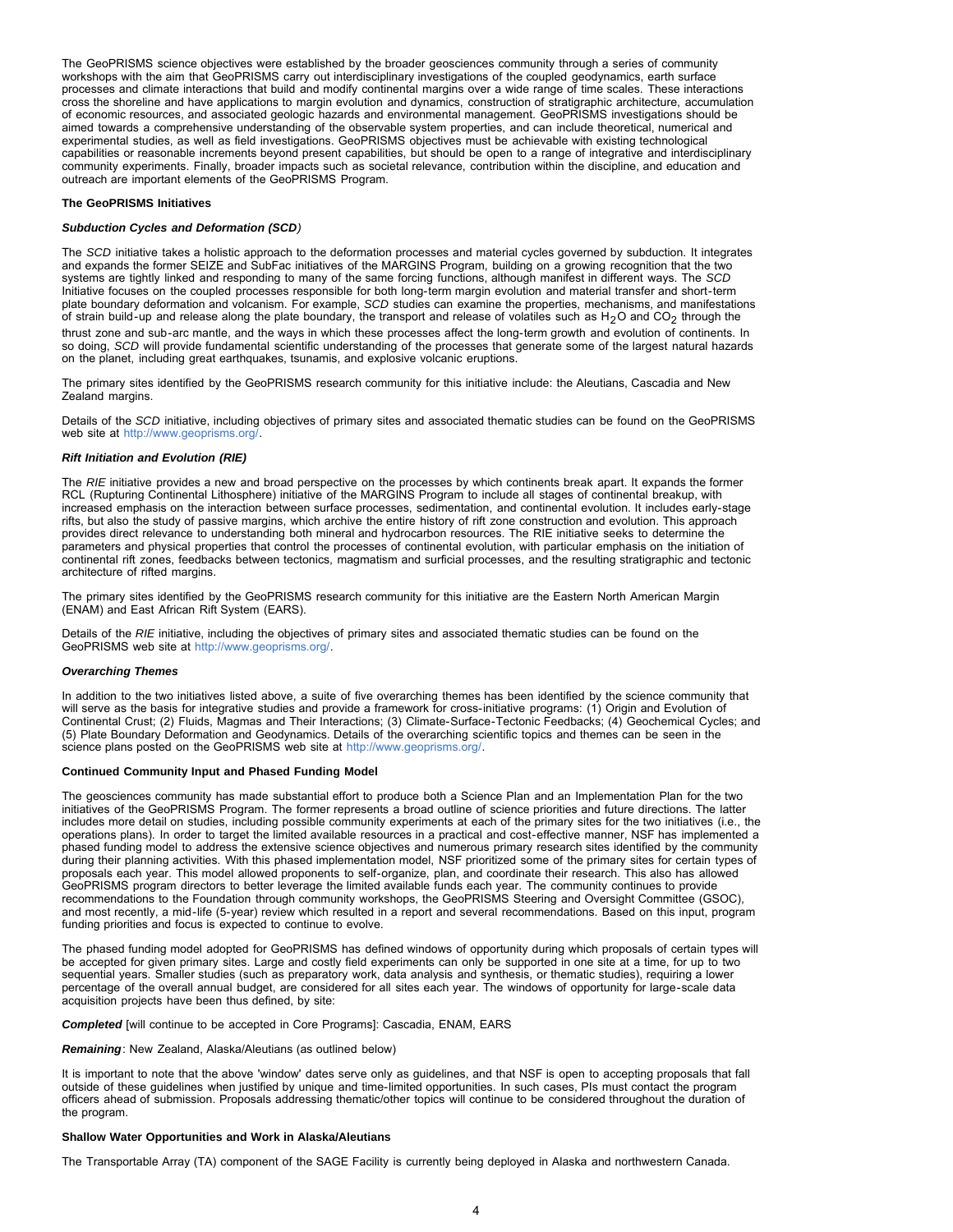When fully deployed at the end of summer 2017, the TA will provide data from approximately 260 seismic stations, complementing GPS stations operated as part of the Plate Boundary Observatory component of the GAGE Facility. The TA stations are anticipated to collect data through 2018. GeoPRISMS projects that make use of the data produced by the unique instrumental infrastructure of the Alaska TA to address questions laid out in the GeoPRISMS Science & Implementation Plans are encouraged. Proposals that make use of the Transportable Array should explain how those data will be used in coordination with any new data to be obtained as part of the proposal, and why the acquisition is time-sensitive.

OCE and EAR recently released a Dear Colleague Letter (NSF-16-061) that encourages cross-coastal field projects in the Alaskan arc to take advantage of the Alaska TA deployment. The DCL also emphasizes that the shallow water OBS (ocean bottom seismometer) instruments of the former Amphibious Array are now part of the OBSIP (Ocean Bottom Seismometer Instrument Pool). Researchers requiring OBS's should request instruments through the normal OBSIP proposal process. Please see NSF-16-061 for more details and guidance regarding that opportunity.

#### **Postdoctoral Fellowship Program**

GeoPRISMS Postdoctoral Fellowship program is aimed at providing opportunities for early-career scientists to solidify research skills, build a track record, establish peer relationships, and acquire professional self-confidence. NSF's GeoPRISMS Program provides support for postdoctoral researchers to conduct up to two years of multi-disciplinary research at higher education institutions in the United States. The intention is to encourage individuals, typically within five years after award of their Ph.D., to diversify their expertise relative to that used in their thesis research.

The GeoPRISMS Postdoctoral Fellowship is designed so that recipients can choose the research environment most beneficial for their scientific development and that of the GeoPRISMS Program. To this end, applicants are encouraged to establish a relationship with a proposed advisor (mentor) well in advance of proposal submission.

Although awards must be held at U.S. institutions, there is no citizenship requirement and nationals of countries involved in the NSF-GeoPRISMS Program are encouraged to apply. It is expected that candidates will write their own materials for submission, except where otherwise required. There is no fixed dollar amount for a postdoctoral proposal; rather, the budget should be for the candidate's direct work only and should be appropriate to the postdoctoral research project, including salary commensurate with the experience of the candidate, institutional standards and local cost of living.

NSF enables career-life balance through a variety of mechanisms. Support to address dependent care issues may be available for awardees. For more information, please see <http://www.nsf.gov/career-life-balance/>.

GeoPRISMS Postdoctoral Fellowship proposals are subject to the same submission and review criteria as other proposals for GeoPRISMS funding. Submissions should state that the proposal is for a GeoPRISMS Postdoctoral Fellowship and must be submitted by the institution to which an award would be made. In addition to the standard NSF proposal requirements, applicants should also include, in a Supplemetary Document: a short abstract of your dissertation research and planned publications (not to exceed one single-spaced page); any fellowships, scholarships, teaching, and other positions relevant to your field held since entering college/university; any academic honors you have received relevant to your major field of study; your native language and fluency in other languages; and a statement of your long-term career goals and (particularly for international fellowship candidates) the ways the GeoPRISMS Fellowship will lead to development of long-term collaborative activities in GeoPRISMS science.

The proposal should also be supported by four (4) letters of reference which must be uploaded by the applicant directly as Supplementary Documents. It is anticipated that one of your referees will be your Ph.D. thesis adviser, and another the sponsoring/collaborating scientist at the proposed host institution. The latter reference should state that your proposed mentor and institution are willing to host you and can accept the GeoPRISMS Fellowship award. Other referees should be faculty members or researchers with current knowledge of your academic and/or professional experience.

#### **Conferences, Theoretical Institute and Rapid Response Proposals**

The GeoPRISMS Program will also continue to support science synthesis and planning conferences and Theoretical and Experimental Institutes, to facilitate integration within and between the initiatives. In addition, proposals that require rapid response to events that create opportunities (RAPID - see PAPPG for a description and guidance) for the study of extant processes at GeoPRISMS primary sites and are compatible with GeoPRISMS science plans will also be accepted. PIs must contact a program director prior to submission of a RAPID proposal.

## <span id="page-4-0"></span>**III. AWARD INFORMATION**

<span id="page-4-1"></span>Under this solicitation, the program expects to make approximately 10 standard or continuing awards for up to five years. NSF anticipates having approximately \$4 million in fiscal year 2016, and annually thereafter, pending the availability of funds.

## **IV. ELIGIBILITY INFORMATION**

### **Who May Submit Proposals:**

Proposals may only be submitted by the following:

- Universities and Colleges Universities and two- and four-year colleges (including community colleges) accredited in, and having a campus located in, the US acting on behalf of their faculty members. Such organizations also are referred to as academic institutions.
- Non-profit, non-academic organizations: Independent museums, observatories, research labs, professional societies and similar organizations in the U.S. associated with educational or research activities.
- Other Federal Agencies and Federally Funded Research and Development Centers (FFRDCs): Contact the appropriate program before preparing a proposal for submission.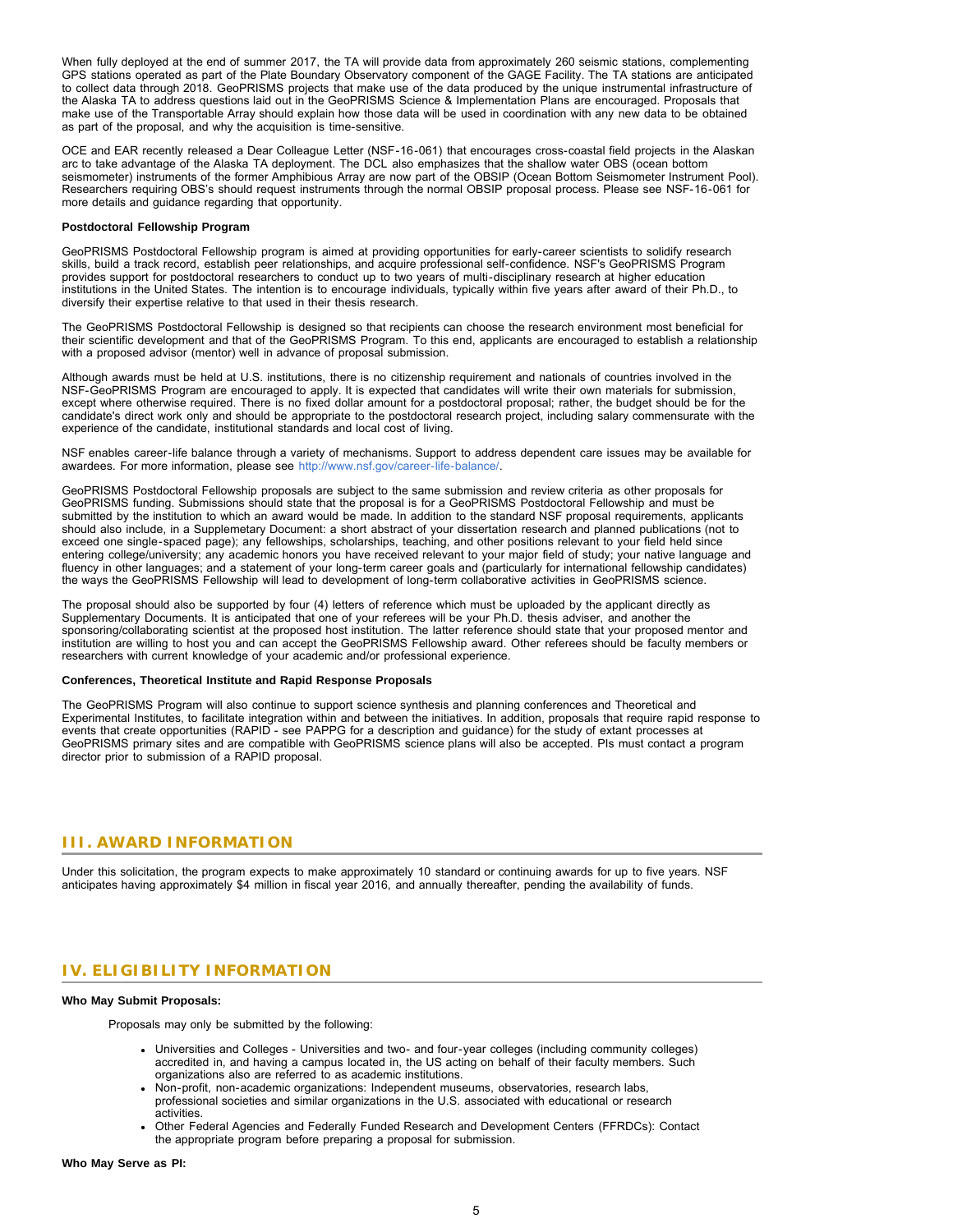Only PIs employed by the types of institutions described above may apply.

#### <span id="page-5-2"></span>**Limit on Number of Proposals per Organization:**

There are no restrictions or limits.

### **Limit on Number of Proposals per PI or Co-PI:**

There are no restrictions or limits.

#### **Additional Eligibility Info:**

Proposals for postdoctoral fellowships must be submitted by a US academic institution. For all other proposals, the categories of proposers identified in the [Grant Proposal Guide](http://www.nsf.gov/pubs/policydocs/pappguide/nsf11001/gpg_1.jsp#IE) are eligible to submit proposals under this program solicitation.

## <span id="page-5-0"></span>**V. PROPOSAL PREPARATION AND SUBMISSION INSTRUCTIONS**

## **A. Proposal Preparation Instructions**

**Full Proposal Preparation Instructions**: Proposers may opt to submit proposals in response to this Program Solicitation via Grants.gov or via the NSF FastLane system.

- Full proposals submitted via FastLane: Proposals submitted in response to this program solicitation should be prepared and submitted in accordance with the general guidelines contained in the NSF Grant Proposal Guide (GPG). The complete text of the GPG is available electronically on the NSF website at: [http://www.nsf.gov/publications/pub\\_summ.jsp?ods\\_key=gpg.](http://www.nsf.gov/publications/pub_summ.jsp?ods_key=gpg) Paper copies of the GPG may be obtained from the NSF Publications Clearinghouse, telephone (703) 292-7827 or by email from [nsfpubs@nsf.gov.](mailto:nsfpubs@nsf.gov) Proposers are reminded to identify this program solicitation number in the program solicitation block on the NSF Cover Sheet For Proposal to the National Science Foundation. Compliance with this requirement is critical to determining the relevant proposal processing guidelines. Failure to submit this information may delay processing.
- Full proposals submitted via Grants.gov: Proposals submitted in response to this program solicitation via Grants.gov should be prepared and submitted in accordance with the NSF Grants.gov Application Guide: A Guide for the Preparation and Submission of NSF Applications via Grants.gov. The complete text of the NSF Grants.gov Application Guide is available on the Grants.gov website and on the NSF website at: ([http://www.nsf.gov/publications/pub\\_summ.jsp?](http://www.nsf.gov/publications/pub_summ.jsp?ods_key=grantsgovguide) [ods\\_key=grantsgovguide\)](http://www.nsf.gov/publications/pub_summ.jsp?ods_key=grantsgovguide). To obtain copies of the Application Guide and Application Forms Package, click on the Apply tab on the Grants.gov site, then click on the Apply Step 1: Download a Grant Application Package and Application Instructions link and enter the funding opportunity number, (the program solicitation number without the NSF prefix) and press the Download Package button. Paper copies of the Grants.gov Application Guide also may be obtained from the NSF Publications Clearinghouse, telephone (703) 292-7827 or by e-mail from [nsfpubs@nsf.gov.](mailto:nsfpubs@nsf.gov)

In determining which method to utilize in the electronic preparation and submission of the proposal, please note the following:

Collaborative Proposals. All collaborative proposals submitted as separate submissions from multiple organizations must be submitted via the NSF FastLane system. Chapter II, Section D.5 of the Grant Proposal Guide provides additional information on collaborative proposals.

See Chapter II.C.2 of the [GPG](http://www.nsf.gov/publications/pub_summ.jsp?ods_key=gpg) for guidance on the required sections of a full research proposal submitted to NSF. Please note that the proposal preparation instructions provided in this program solicitation may deviate from the GPG instructions.

In addition to the standard NSF guidelines, proposals submitted to the GeoPRISMS Program should also include, in the Project Description, a statement addressing the relevance of the proposed study to the overall goals of the GeoPRISMS Program and their relationship to initiative objectives, primary sites, or thematic studies, as well as identified special-focus experiments. Proposals submitted for support from the Ocean Drilling Program should contain a section that addresses the potential of the proposed research to enhance the effectiveness or planning of proposed drilling activities.

Data Management Requirements: Proposals must include a section outlining how the project will comply with the GeoPRISMS data management policy (see GeoPRISMS web page for copy of the policy at [http://www.geoprisms.org/\)](http://www.nsf.gov/cgi-bin/goodbye?http://www.geoprisms.org/).

See Section II, Program Description, for additional proposal preparation information.

## <span id="page-5-1"></span>**B. Budgetary Information**

### **Cost Sharing:**

Inclusion of voluntary committed cost sharing is prohibited.

## <span id="page-5-3"></span>**C. Due Dates**

### **Full Proposal Target Date(s)**:

July 26, 2016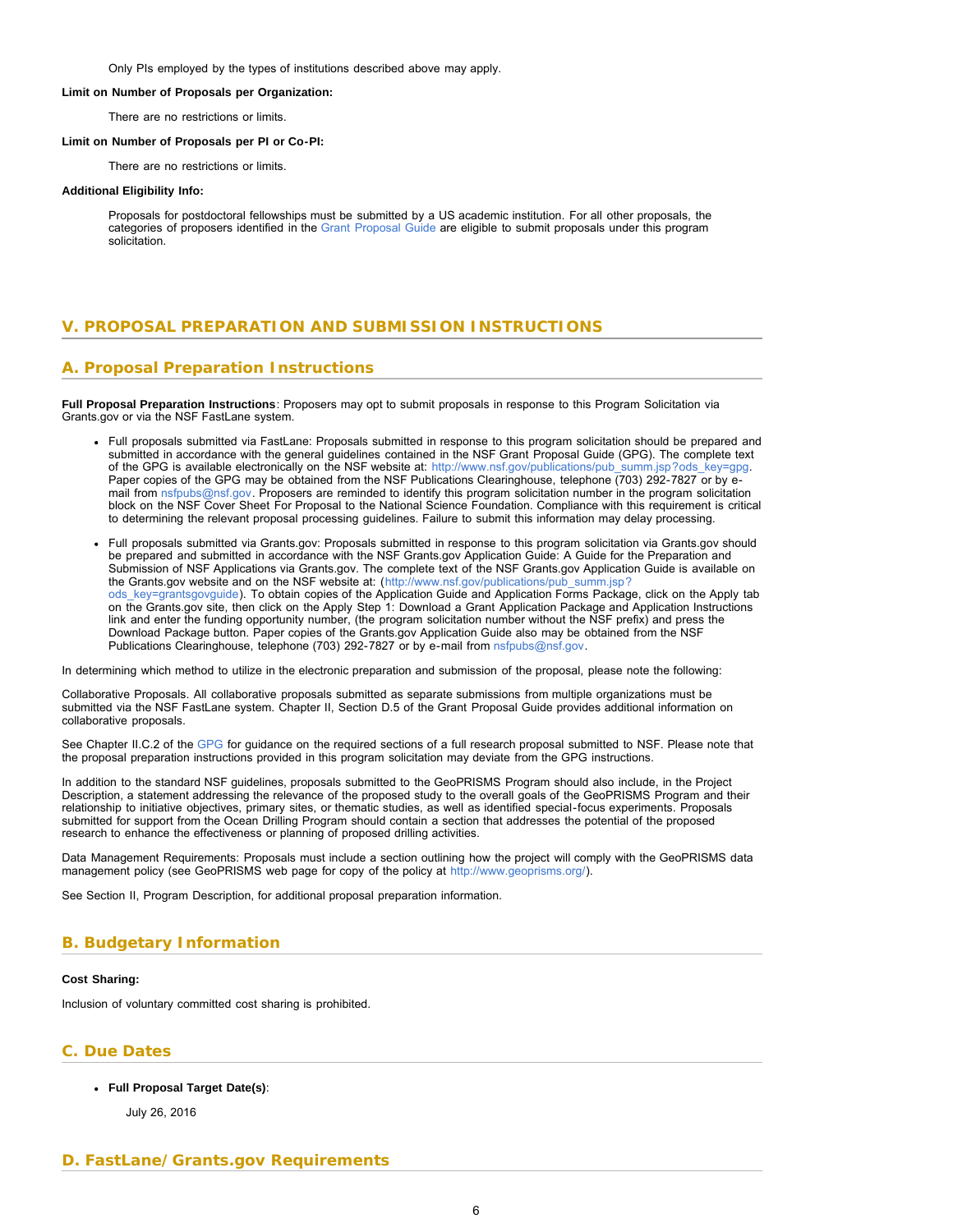#### **For Proposals Submitted Via FastLane:**

To prepare and submit a proposal via FastLane, see detailed technical instructions available at: [https://www.fastlane.nsf.gov/a1/newstan.htm.](https://www.fastlane.nsf.gov/a1/newstan.htm) For FastLane user support, call the FastLane Help Desk at 1-800- 673-6188 or e-mail [fastlane@nsf.gov.](mailto:fastlane@nsf.gov) The FastLane Help Desk answers general technical questions related to the use of the FastLane system. Specific questions related to this program solicitation should be referred to the NSF program staff contact(s) listed in Section VIII of this funding opportunity.

#### **For Proposals Submitted Via Grants.gov:**

Before using Grants.gov for the first time, each organization must register to create an institutional profile. Once registered, the applicant's organization can then apply for any federal grant on the Grants.gov website. Comprehensive information about using Grants.gov is available on the Grants.gov Applicant Resources webpage: [http://www.grants.gov/web/grants/applicants.html.](http://www.grants.gov/web/grants/applicants.html) In addition, the NSF Grants.gov Application Guide (see link in Section V.A) provides instructions regarding the technical preparation of proposals via Grants.gov. For Grants.gov user support, contact the Grants.gov Contact Center at 1-800-518-4726 or by email: [support@grants.gov](mailto:support@grants.gov). The Grants.gov Contact Center answers general technical questions related to the use of Grants.gov. Specific questions related to this program solicitation should be referred to the NSF program staff contact(s) listed in Section VIII of this solicitation.

*Submitting the Proposal:* Once all documents have been completed, the Authorized Organizational Representative (AOR) must submit the application to Grants.gov and verify the desired funding opportunity and agency to which the application is submitted. The AOR must then sign and submit the application to Grants.gov. The completed application will be transferred to the NSF FastLane system for further processing.

Proposers that submitted via FastLane are strongly encouraged to use FastLane to verify the status of their submission to NSF. For proposers that submitted via Grants.gov, until an application has been received and validated by NSF, the Authorized Organizational Representative may check the status of an application on Grants.gov. After proposers have received an e-mail notification from NSF, Research.gov should be used to check the status of an application.

### <span id="page-6-0"></span>**VI. NSF PROPOSAL PROCESSING AND REVIEW PROCEDURES**

Proposals received by NSF are assigned to the appropriate NSF program for acknowledgement and, if they meet NSF requirements, for review. All proposals are carefully reviewed by a scientist, engineer, or educator serving as an NSF Program Officer, and usually by three to ten other persons outside NSF either as *ad hoc* reviewers, panelists, or both, who are experts in the particular fields represented by the proposal. These reviewers are selected by Program Officers charged with oversight of the review process. Proposers are invited to suggest names of persons they believe are especially well qualified to review the proposal and/or persons they would prefer not review the proposal. These suggestions may serve as one source in the reviewer selection process at the Program Officer's discretion. Submission of such names, however, is optional. Care is taken to ensure that reviewers have no conflicts of interest with the proposal. In addition, Program Officers may obtain comments from site visits before recommending final action on proposals. Senior NSF staff further review recommendations for awards. A flowchart that depicts the entire NSF proposal and award process (and associated timeline) is included in the [GPG](http://www.nsf.gov/publications/pub_summ.jsp?ods_key=gpg) as Exhibit III-1.

A comprehensive description of the Foundation's merit review process is available on the NSF website at: [http://www.nsf.gov/bfa/dias/policy/merit\\_review/](http://www.nsf.gov/bfa/dias/policy/merit_review/).

Proposers should also be aware of core strategies that are essential to the fulfillment of NSF's mission, as articulated in *[Investing in](http://www.nsf.gov/publications/pub_summ.jsp?ods_key=nsf14043) [Science, Engineering, and Education for the Nation's Future: NSF Strategic Plan for 2014-2018](http://www.nsf.gov/publications/pub_summ.jsp?ods_key=nsf14043)*. These strategies are integrated in the program planning and implementation process, of which proposal review is one part. NSF's mission is particularly wellimplemented through the integration of research and education and broadening participation in NSF programs, projects, and activities.

One of the strategic objectives in support of NSF's mission is to foster integration of research and education through the programs, projects, and activities it supports at academic and research institutions. These institutions must recruit, train, and prepare a diverse STEM workforce to advance the frontiers of science and participate in the U.S. technology-based economy. NSF's contribution to the national innovation ecosystem is to provide cutting-edge research under the guidance of the Nation's most creative scientists and engineers. NSF also supports development of a strong science, technology, engineering, and mathematics (STEM) workforce by investing in building the knowledge that informs improvements in STEM teaching and learning.

NSF's mission calls for the broadening of opportunities and expanding participation of groups, institutions, and geographic regions that are underrepresented in STEM disciplines, which is essential to the health and vitality of science and engineering. NSF is committed to this principle of diversity and deems it central to the programs, projects, and activities it considers and supports.

### <span id="page-6-1"></span>**A. Merit Review Principles and Criteria**

The National Science Foundation strives to invest in a robust and diverse portfolio of projects that creates new knowledge and enables breakthroughs in understanding across all areas of science and engineering research and education. To identify which projects to support, NSF relies on a merit review process that incorporates consideration of both the technical aspects of a proposed project and its potential to contribute more broadly to advancing NSF's mission "to promote the progress of science; to advance the national health, prosperity, and welfare; to secure the national defense; and for other purposes." NSF makes every effort to conduct a fair, competitive, transparent merit review process for the selection of projects.

### **1. Merit Review Principles**

These principles are to be given due diligence by PIs and organizations when preparing proposals and managing projects, by reviewers when reading and evaluating proposals, and by NSF program staff when determining whether or not to recommend proposals for funding and while overseeing awards. Given that NSF is the primary federal agency charged with nurturing and supporting excellence in basic research and education, the following three principles apply: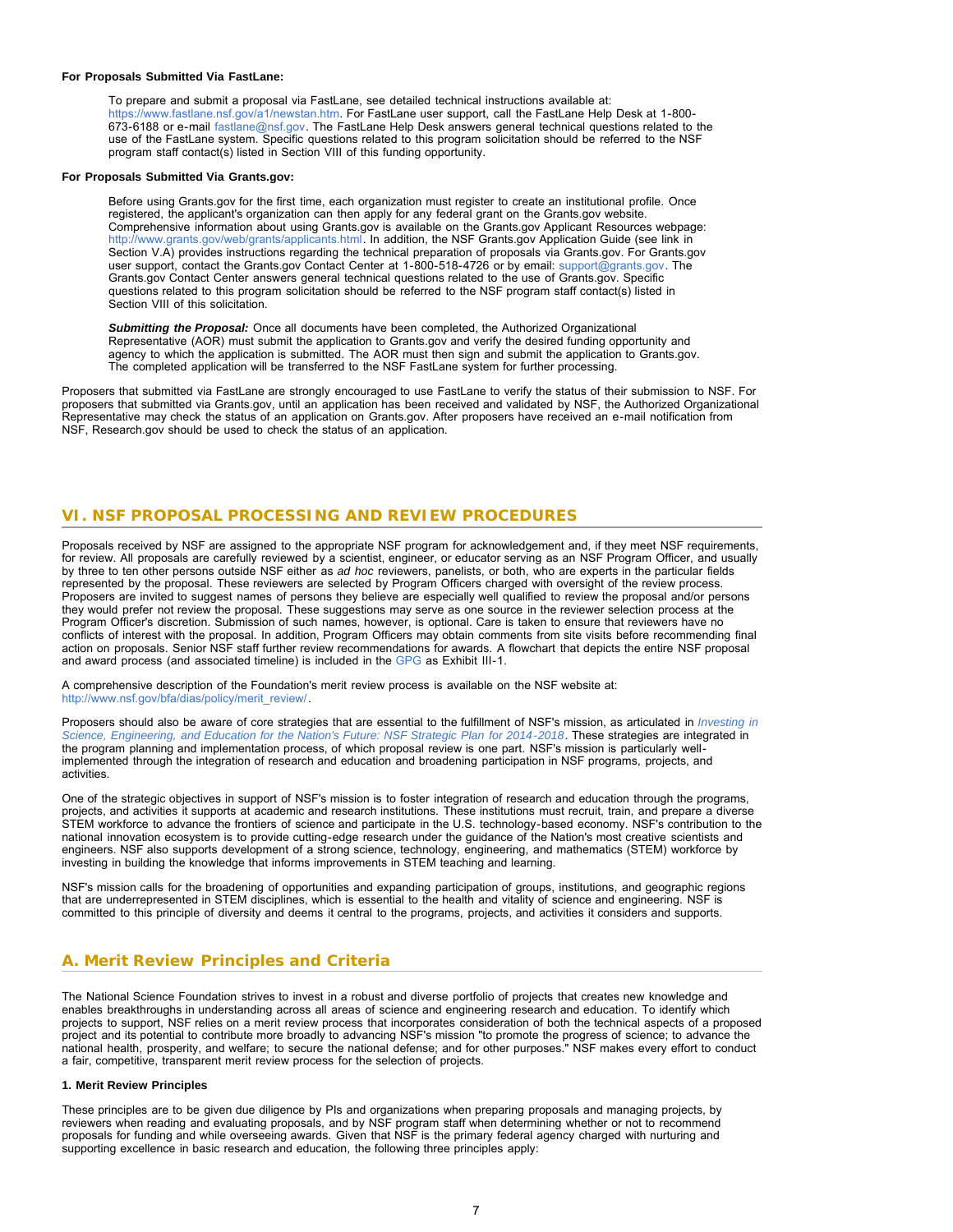All NSF projects should be of the highest quality and have the potential to advance, if not transform, the frontiers of knowledge

- NSF projects, in the aggregate, should contribute more broadly to achieving societal goals. These "Broader Impacts" may be accomplished through the research itself, through activities that are directly related to specific research projects, or through activities that are supported by, but are complementary to, the project. The project activities may be based on previously established and/or innovative methods and approaches, but in either case must be well justified.
- Meaningful assessment and evaluation of NSF funded projects should be based on appropriate metrics, keeping in mind the likely correlation between the effect of broader impacts and the resources provided to implement projects. If the size of the activity is limited, evaluation of that activity in isolation is not likely to be meaningful. Thus, assessing the effectiveness of these activities may best be done at a higher, more aggregated, level than the individual project.

With respect to the third principle, even if assessment of Broader Impacts outcomes for particular projects is done at an aggregated level, PIs are expected to be accountable for carrying out the activities described in the funded project. Thus, individual projects should include clearly stated goals, specific descriptions of the activities that the PI intends to do, and a plan in place to document the outputs of those activities.

These three merit review principles provide the basis for the merit review criteria, as well as a context within which the users of the criteria can better understand their intent.

### **2. Merit Review Criteria**

All NSF proposals are evaluated through use of the two National Science Board approved merit review criteria. In some instances, however, NSF will employ additional criteria as required to highlight the specific objectives of certain programs and activities.

The two merit review criteria are listed below. **Both** criteria are to be given **full consideration** during the review and decisionmaking processes; each criterion is necessary but neither, by itself, is sufficient. Therefore, proposers must fully address both criteria. ([GPG](http://www.nsf.gov/publications/pub_summ.jsp?ods_key=gpg) Chapter II.C.2.d.i. contains additional information for use by proposers in development of the Project Description section of the proposal.) Reviewers are strongly encouraged to review the criteria, including [GPG](http://www.nsf.gov/publications/pub_summ.jsp?ods_key=gpg) Chapter II.C.2.d.i., prior to the review of a proposal.

When evaluating NSF proposals, reviewers will be asked to consider what the proposers want to do, why they want to do it, how they plan to do it, how they will know if they succeed, and what benefits could accrue if the project is successful. These issues apply both to the technical aspects of the proposal and the way in which the project may make broader contributions. To that end, reviewers will be asked to evaluate all proposals against two criteria:

- **Intellectual Merit:** The Intellectual Merit criterion encompasses the potential to advance knowledge; and
- **Broader Impacts:** The Broader Impacts criterion encompasses the potential to benefit society and contribute to the achievement of specific, desired societal outcomes.

The following elements should be considered in the review for both criteria:

- 1. What is the potential for the proposed activity to
	- a. Advance knowledge and understanding within its own field or across different fields (Intellectual Merit); and b. Benefit society or advance desired societal outcomes (Broader Impacts)?
- 2. To what extent do the proposed activities suggest and explore creative, original, or potentially transformative concepts?
- 3. Is the plan for carrying out the proposed activities well-reasoned, well-organized, and based on a sound rationale? Does the plan incorporate a mechanism to assess success?
- 4. How well qualified is the individual, team, or organization to conduct the proposed activities?
- 5. Are there adequate resources available to the PI (either at the home organization or through collaborations) to carry out the proposed activities?

Broader impacts may be accomplished through the research itself, through the activities that are directly related to specific research projects, or through activities that are supported by, but are complementary to, the project. NSF values the advancement of scientific knowledge and activities that contribute to achievement of societally relevant outcomes. Such outcomes include, but are not limited to: full participation of women, persons with disabilities, and underrepresented minorities in science, technology, engineering, and mathematics (STEM); improved STEM education and educator development at any level; increased public scientific literacy and public engagement with science and technology; improved well-being of individuals in society; development of a diverse, globally competitive STEM workforce; increased partnerships between academia, industry, and others; improved national security; increased economic competitiveness of the United States; and enhanced infrastructure for research and education.

Proposers are reminded that reviewers will also be asked to review the Data Management Plan and the Postdoctoral Researcher Mentoring Plan, as appropriate.

### **Additional Solicitation Specific Review Criteria**

Proposals submitted to the GeoPRISMS program will also be evaluated for relevance of the proposed study to the overall goals of the GeoPRISMS initiatives and their relationship to identified special-focus experiments.

## <span id="page-7-0"></span>**B. Review and Selection Process**

Proposals submitted in response to this program solicitation will be reviewed by

Ad hoc Review and/or Panel Review.

Reviewers will be asked to evaluate proposals using two National Science Board approved merit review criteria and, if applicable, additional program specific criteria. A summary rating and accompanying narrative will generally be completed and submitted by each reviewer and/or panel. The Program Officer assigned to manage the proposal's review will consider the advice of reviewers and will formulate a recommendation.

After scientific, technical and programmatic review and consideration of appropriate factors, the NSF Program Officer recommends to the cognizant Division Director whether the proposal should be declined or recommended for award. NSF strives to be able to tell applicants whether their proposals have been declined or recommended for funding within six months. Large or particularly complex proposals or proposals from new awardees may require additional review and processing time. The time interval begins on the deadline or target date, or receipt date, whichever is later. The interval ends when the Division Director acts upon the Program Officer's recommendation.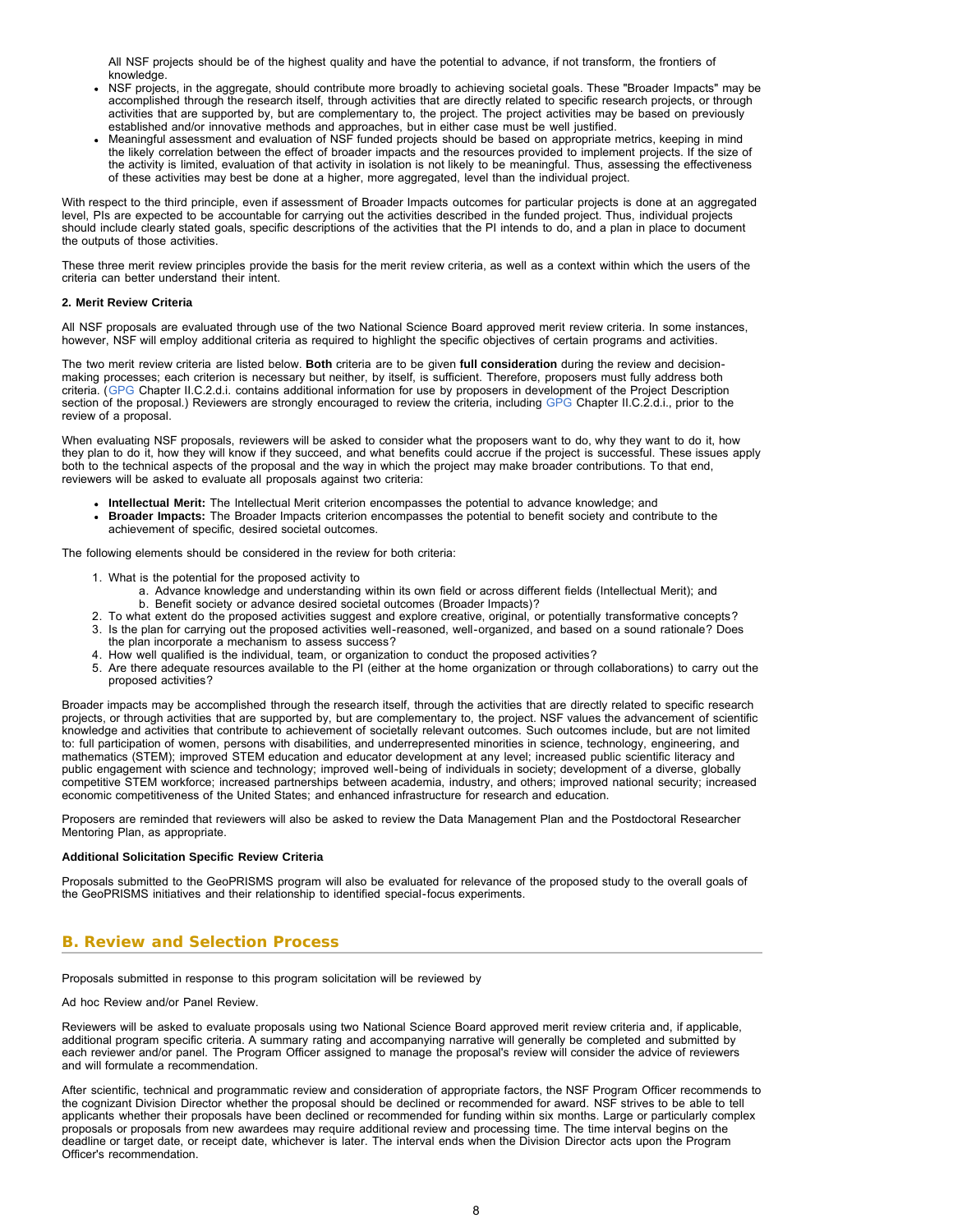After programmatic approval has been obtained, the proposals recommended for funding will be forwarded to the Division of Grants and Agreements for review of business, financial, and policy implications. After an administrative review has occurred, Grants and Agreements Officers perform the processing and issuance of a grant or other agreement. Proposers are cautioned that only a Grants and Agreements Officer may make commitments, obligations or awards on behalf of NSF or authorize the expenditure of funds. No commitment on the part of NSF should be inferred from technical or budgetary discussions with a NSF Program Officer. A Principal Investigator or organization that makes financial or personnel commitments in the absence of a grant or cooperative agreement signed by the NSF Grants and Agreements Officer does so at their own risk.

Once an award or declination decision has been made, Principal Investigators are provided feedback about their proposals. In all cases, reviews are treated as confidential documents. Verbatim copies of reviews, excluding the names of the reviewers or any reviewer-identifying information, are sent to the Principal Investigator/Project Director by the Program Officer. In addition, the proposer will receive an explanation of the decision to award or decline funding.

### <span id="page-8-1"></span><span id="page-8-0"></span>**VII. AWARD ADMINISTRATION INFORMATION**

## **A. Notification of the Award**

Notification of the award is made to *the submitting organization* by a Grants Officer in the Division of Grants and Agreements. Organizations whose proposals are declined will be advised as promptly as possible by the cognizant NSF Program administering the program. Verbatim copies of reviews, not including the identity of the reviewer, will be provided automatically to the Principal Investigator. (See Section VI.B. for additional information on the review process.)

## <span id="page-8-2"></span>**B. Award Conditions**

An NSF award consists of: (1) the award notice, which includes any special provisions applicable to the award and any numbered amendments thereto; (2) the budget, which indicates the amounts, by categories of expense, on which NSF has based its support (or otherwise communicates any specific approvals or disapprovals of proposed expenditures); (3) the proposal referenced in the award notice; (4) the applicable award conditions, such as Grant General Conditions (GC-1)\*; or Research Terms and Conditions\* and (5) any announcement or other NSF issuance that may be incorporated by reference in the award notice. Cooperative agreements also are administered in accordance with NSF Cooperative Agreement Financial and Administrative Terms and Conditions (CA-FATC) and the applicable Programmatic Terms and Conditions. NSF awards are electronically signed by an NSF Grants and Agreements Officer and transmitted electronically to the organization via e-mail.

\*These documents may be accessed electronically on NSF's Website at [http://www.nsf.gov/awards/managing/award\\_conditions.jsp?](http://www.nsf.gov/awards/managing/award_conditions.jsp?org=NSF) [org=NSF.](http://www.nsf.gov/awards/managing/award_conditions.jsp?org=NSF) Paper copies may be obtained from the NSF Publications Clearinghouse, telephone (703) 292-7827 or by e-mail from [nsfpubs@nsf.gov.](mailto:nsfpubs@nsf.gov)

More comprehensive information on NSF Award Conditions and other important information on the administration of NSF awards is contained in the NSF *Award & Administration Guide* (AAG) Chapter II, available electronically on the NSF Website at [http://www.nsf.gov/publications/pub\\_summ.jsp?ods\\_key=aag.](http://www.nsf.gov/publications/pub_summ.jsp?ods_key=aag)

## <span id="page-8-3"></span>**C. Reporting Requirements**

For all multi-year grants (including both standard and continuing grants), the Principal Investigator must submit an annual project report to the cognizant Program Officer no later than 90 days prior to the end of the current budget period. (Some programs or awards require submission of more frequent project reports). No later than 120 days following expiration of a grant, the PI also is required to submit a final project report, and a project outcomes report for the general public.

Failure to provide the required annual or final project reports, or the project outcomes report, will delay NSF review and processing of any future funding increments as well as any pending proposals for all identified PIs and co-PIs on a given award. PIs should examine the formats of the required reports in advance to assure availability of required data.

PIs are required to use NSF's electronic project-reporting system, available through Research.gov, for preparation and submission of annual and final project reports. Such reports provide information on accomplishments, project participants (individual and organizational), publications, and other specific products and impacts of the project. Submission of the report via Research.gov constitutes certification by the PI that the contents of the report are accurate and complete. The project outcomes report also must be prepared and submitted using Research.gov. This report serves as a brief summary, prepared specifically for the public, of the nature and outcomes of the project. This report will be posted on the NSF website exactly as it is submitted by the PI.

<span id="page-8-4"></span>More comprehensive information on NSF Reporting Requirements and other important information on the administration of NSF awards is contained in the NSF *Award & Administration Guide* (AAG) Chapter II, available electronically on the NSF Website at [http://www.nsf.gov/publications/pub\\_summ.jsp?ods\\_key=aag.](http://www.nsf.gov/publications/pub_summ.jsp?ods_key=aag)

### **VIII. AGENCY CONTACTS**

*Please note that the program contact information is current at the time of publishing. See program website for any updates to the points of contact.*

General inquiries regarding this program should be made to:

Maurice Tivey, Program Director, OCE: Marine Geology & Geophysics, telephone: (703) 292-7710, email: [mtivey@nsf.gov](mailto:mtivey@nsf.gov)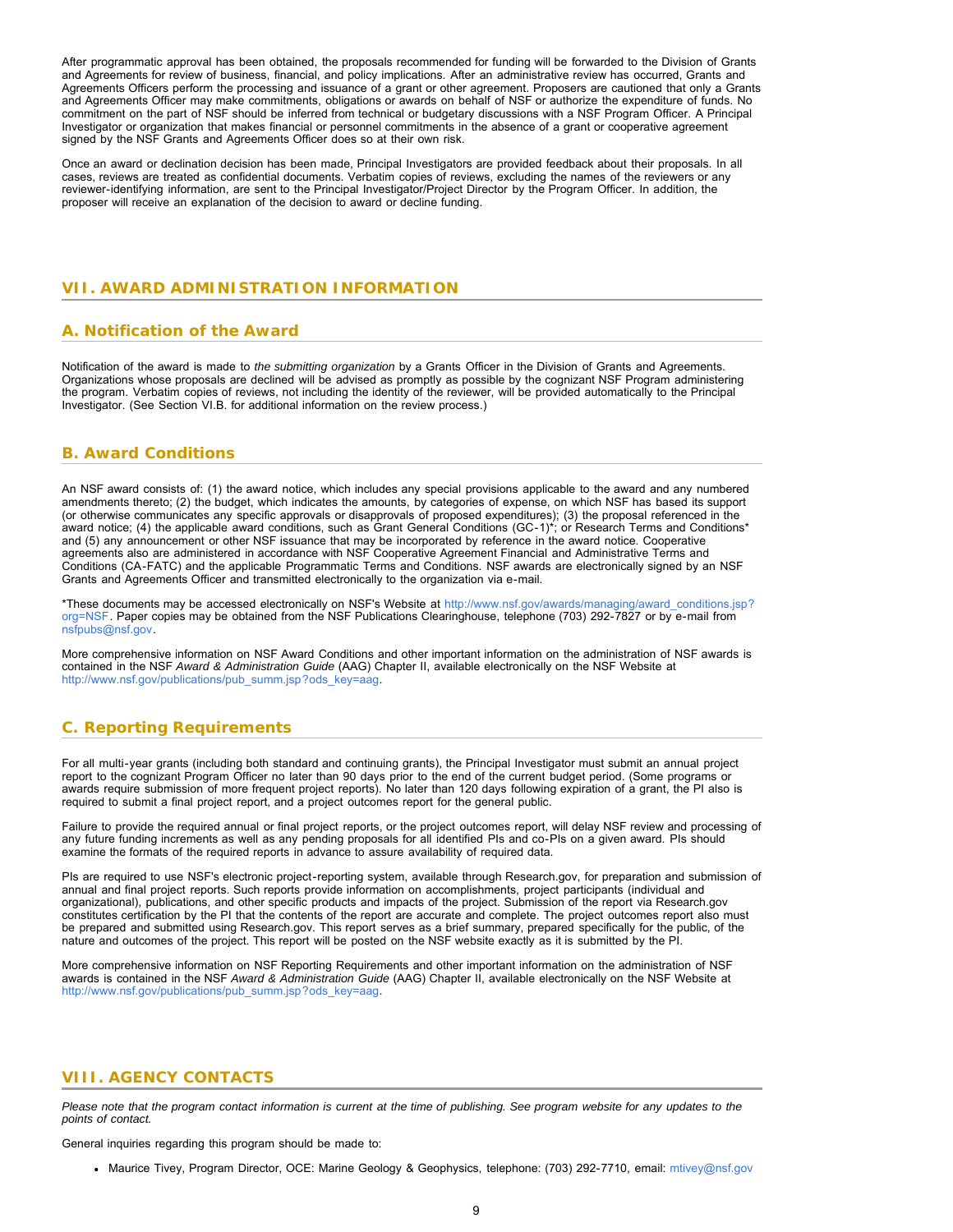• Jennifer Wade, Program Director, EAR: Petrology & Geochemistry, telephone: (703) 292-4739, email: [jwade@nsf.gov](mailto:jwade@nsf.gov)

For questions related to the use of FastLane, contact:

FastLane Help Desk, telephone: 1-800-673-6188; e-mail: [fastlane@nsf.gov.](mailto:fastlane@nsf.gov)

For questions relating to Grants.gov contact:

Grants.gov Contact Center: If the Authorized Organizational Representatives (AOR) has not received a confirmation message from Grants.gov within 48 hours of submission of application, please contact via telephone: 1-800-518-4726; email: [support@grants.gov.](mailto:support@grants.gov)

### <span id="page-9-0"></span>**IX. OTHER INFORMATION**

The NSF website provides the most comprehensive source of information on NSF Directorates (including contact information), programs and funding opportunities. Use of this website by potential proposers is strongly encouraged. In addition, "NSF Update" is an information-delivery system designed to keep potential proposers and other interested parties apprised of new NSF funding opportunities and publications, important changes in proposal and award policies and procedures, and upcoming NSF [Grants](http://www.nsf.gov/bfa/dias/policy/outreach.jsp) [Conferences.](http://www.nsf.gov/bfa/dias/policy/outreach.jsp) Subscribers are informed through e-mail or the user's Web browser each time new publications are issued that match their identified interests. "NSF Update" also is available on [NSF's website.](https://www.nsf.gov/cgi-bin/goodbye?https://public.govdelivery.com/accounts/USNSF/subscriber/new?topic_id=USNSF_179)

Grants.gov provides an additional electronic capability to search for Federal government-wide grant opportunities. NSF funding opportunities may be accessed via this mechanism. Further information on Grants.gov may be obtained at [http://www.grants.gov.](http://www.grants.gov/)

## **ABOUT THE NATIONAL SCIENCE FOUNDATION**

The National Science Foundation (NSF) is an independent Federal agency created by the National Science Foundation Act of 1950, as amended (42 USC 1861-75). The Act states the purpose of the NSF is "to promote the progress of science; [and] to advance the national health, prosperity, and welfare by supporting research and education in all fields of science and engineering."

NSF funds research and education in most fields of science and engineering. It does this through grants and cooperative agreements to more than 2,000 colleges, universities, K-12 school systems, businesses, informal science organizations and other research organizations throughout the US. The Foundation accounts for about one-fourth of Federal support to academic institutions for basic research.

NSF receives approximately 55,000 proposals each year for research, education and training projects, of which approximately 11,000 are funded. In addition, the Foundation receives several thousand applications for graduate and postdoctoral fellowships. The agency operates no laboratories itself but does support National Research Centers, user facilities, certain oceanographic vessels and Arctic and Antarctic research stations. The Foundation also supports cooperative research between universities and industry, US participation in international scientific and engineering efforts, and educational activities at every academic level.

*Facilitation Awards for Scientists and Engineers with Disabilities* provide funding for special assistance or equipment to enable persons with disabilities to work on NSF-supported projects. See Grant Proposal Guide Chapter II, Section D.2 for instructions regarding preparation of these types of proposals.

The National Science Foundation has Telephonic Device for the Deaf (TDD) and Federal Information Relay Service (FIRS) capabilities that enable individuals with hearing impairments to communicate with the Foundation about NSF programs, employment or general information. TDD may be accessed at (703) 292-5090 and (800) 281-8749, FIRS at (800) 877-8339.

The National Science Foundation Information Center may be reached at (703) 292-5111.

The National Science Foundation promotes and advances scientific progress in the United States by competitively awarding grants and cooperative agreements for research and education in the sciences, mathematics, and engineering.

To get the latest information about program deadlines, to download copies of NSF publications, and to access abstracts of awards, visit the NSF Website at [http://www.nsf.gov](http://www.nsf.gov/)

| • Location:                                            | 4201 Wilson Blvd. Arlington, VA 22230 |  |  |  |  |  |  |  |
|--------------------------------------------------------|---------------------------------------|--|--|--|--|--|--|--|
| • For General Information<br>(NSF Information Center): | (703) 292-5111                        |  |  |  |  |  |  |  |
| • TDD (for the hearing-impaired):                      | (703) 292-5090                        |  |  |  |  |  |  |  |
| • To Order Publications or Forms:                      |                                       |  |  |  |  |  |  |  |
| Send an e-mail to:                                     | nsfpubs@nsf.gov                       |  |  |  |  |  |  |  |
| or telephone:                                          | (703) 292-7827                        |  |  |  |  |  |  |  |
| • To Locate NSF Employees:                             | (703) 292-5111                        |  |  |  |  |  |  |  |